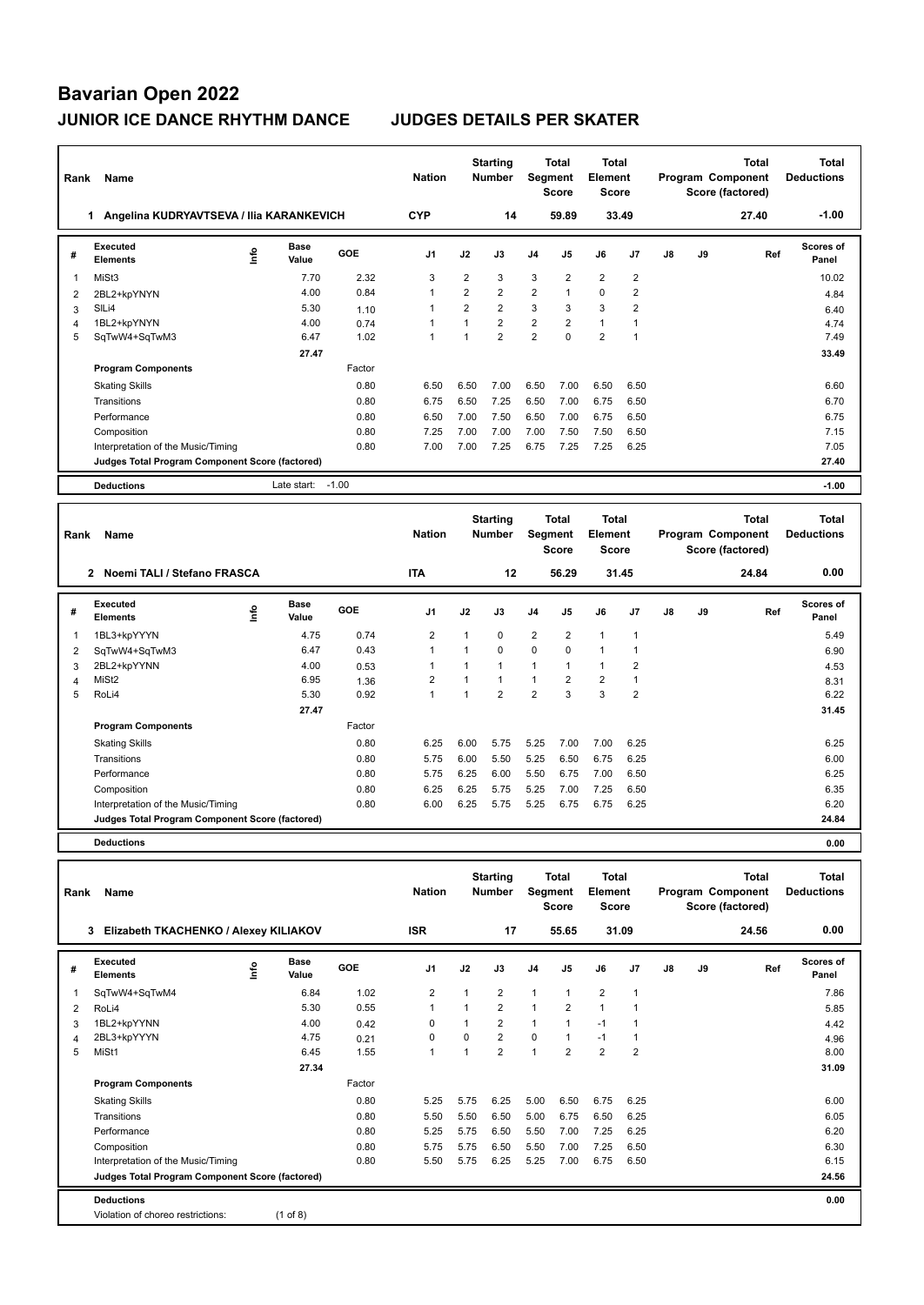| Rank | Name                                            |      |                      |        | <b>Nation</b>  |                | <b>Starting</b><br><b>Number</b> | <b>Segment</b> | <b>Total</b><br>Score | Total<br>Element<br><b>Score</b> |      |    |    | <b>Total</b><br>Program Component<br>Score (factored) | <b>Total</b><br><b>Deductions</b> |
|------|-------------------------------------------------|------|----------------------|--------|----------------|----------------|----------------------------------|----------------|-----------------------|----------------------------------|------|----|----|-------------------------------------------------------|-----------------------------------|
|      | 4 Giorgia GALIMBERTI / Matteo Libasse MANDELLI  |      |                      |        | <b>ITA</b>     |                | 8                                |                | 52.36                 | 28.64                            |      |    |    | 23.72                                                 | 0.00                              |
| #    | Executed<br><b>Elements</b>                     | lnfo | <b>Base</b><br>Value | GOE    | J <sub>1</sub> | J2             | J3                               | J <sub>4</sub> | J5                    | J6                               | J7   | J8 | J9 | Ref                                                   | <b>Scores of</b><br>Panel         |
| 1    | 1BL2+kpYYNN                                     |      | 4.00                 | 0.53   | 1              |                | $\overline{2}$                   | $\overline{1}$ | 1                     | $\mathbf{1}$                     | 1    |    |    |                                                       | 4.53                              |
| 2    | 2BLB+kpNNNN                                     |      | 2.50                 | 0.30   | $\Omega$       | $\overline{1}$ | 1                                | $\overline{1}$ | $\Omega$              | $\overline{1}$                   |      |    |    |                                                       | 2.80                              |
| 3    | MiSt <sub>2</sub>                               |      | 6.95                 | 1.16   | $\overline{1}$ | 1              | 3                                | $\mathbf 0$    |                       | $\overline{2}$                   |      |    |    |                                                       | 8.11                              |
| 4    | SqTwW3+SqTwM3                                   |      | 6.10                 | 1.16   | 0              | $\overline{2}$ | $\overline{2}$                   | 2              | $\overline{ }$        | $\overline{2}$                   |      |    |    |                                                       | 7.26                              |
| 5    | RoLi4                                           |      | 5.30                 | 0.64   | $\mathbf{1}$   | $\overline{ }$ | 3                                | 1              | $\overline{2}$        | $\overline{2}$                   | 1    |    |    |                                                       | 5.94                              |
|      |                                                 |      | 24.85                |        |                |                |                                  |                |                       |                                  |      |    |    |                                                       | 28.64                             |
|      | <b>Program Components</b>                       |      |                      | Factor |                |                |                                  |                |                       |                                  |      |    |    |                                                       |                                   |
|      | <b>Skating Skills</b>                           |      |                      | 0.80   | 5.25           | 5.75           | 6.25                             | 5.25           | 6.25                  | 6.75                             | 6.00 |    |    |                                                       | 5.90                              |
|      | Transitions                                     |      |                      | 0.80   | 5.25           | 5.75           | 6.00                             | 5.00           | 5.75                  | 6.50                             | 6.00 |    |    |                                                       | 5.75                              |
|      | Performance                                     |      |                      | 0.80   | 5.50           | 6.00           | 6.25                             | 5.25           | 6.00                  | 6.75                             | 6.25 |    |    |                                                       | 6.00                              |
|      | Composition                                     |      |                      | 0.80   | 5.75           | 6.00           | 6.25                             | 5.00           | 6.25                  | 6.75                             | 6.25 |    |    |                                                       | 6.10                              |
|      | Interpretation of the Music/Timing              |      |                      | 0.80   | 5.00           | 6.00           | 6.50                             | 5.25           | 6.00                  | 6.25                             | 6.00 |    |    |                                                       | 5.90                              |
|      | Judges Total Program Component Score (factored) |      |                      |        |                |                |                                  |                |                       |                                  |      |    |    |                                                       | 23.72                             |
|      | <b>Deductions</b>                               |      |                      |        |                |                |                                  |                |                       |                                  |      |    |    |                                                       | 0.00                              |

| Rank | Name                                            |         | <b>Nation</b>        |        | <b>Starting</b><br><b>Number</b> | Segment | Total<br><b>Score</b> | <b>Total</b><br>Element<br><b>Score</b> |                |                |                | <b>Total</b><br>Program Component<br>Score (factored) | Total<br><b>Deductions</b> |       |                           |
|------|-------------------------------------------------|---------|----------------------|--------|----------------------------------|---------|-----------------------|-----------------------------------------|----------------|----------------|----------------|-------------------------------------------------------|----------------------------|-------|---------------------------|
|      | Anna SIMOVA / Kirill AKSENOV<br>5               |         |                      |        | <b>SVK</b>                       |         | 16                    |                                         | 51.73          | 27.57          |                |                                                       |                            | 24.16 | 0.00                      |
| #    | Executed<br><b>Elements</b>                     | ١nf٥    | <b>Base</b><br>Value | GOE    | J <sub>1</sub>                   | J2      | J3                    | J <sub>4</sub>                          | J <sub>5</sub> | J6             | J <sub>7</sub> | $\mathsf{J}8$                                         | J9                         | Ref   | <b>Scores of</b><br>Panel |
| 1    | SqTwW3+SqTwM3                                   |         | 6.10                 | 1.02   | $\mathbf{1}$                     |         | $\overline{2}$        | $\mathbf{1}$                            | $\overline{2}$ | $\mathbf{1}$   | $\overline{2}$ |                                                       |                            |       | 7.12                      |
| 2    | 2BL1+kpNYYN<                                    | $\prec$ | 3.50                 | 0.32   | $\mathbf{1}$                     |         | 0                     | 0                                       | 1              | 0              | 1              |                                                       |                            |       | 3.82                      |
| 3    | SILi4                                           |         | 5.30                 | 0.83   | -1                               |         | 3                     | $\mathbf{1}$                            | $\overline{2}$ | 3              | $\overline{2}$ |                                                       |                            |       | 6.13                      |
| 4    | 1BLB+kpNYNN<                                    | $\prec$ | 2.50                 | 0.00   | 0                                |         | 0                     | $\mathbf 0$                             | $-1$           | $-1$           | 1              |                                                       |                            |       | 2.50                      |
| 5    | MiSt1                                           |         | 6.45                 | 1.55   | $\overline{2}$                   |         | $\overline{2}$        | $\pmb{0}$                               |                | $\overline{2}$ | $\overline{2}$ |                                                       |                            |       | 8.00                      |
|      |                                                 |         | 23.85                |        |                                  |         |                       |                                         |                |                |                |                                                       |                            |       | 27.57                     |
|      | <b>Program Components</b>                       |         |                      | Factor |                                  |         |                       |                                         |                |                |                |                                                       |                            |       |                           |
|      | <b>Skating Skills</b>                           |         |                      | 0.80   | 5.50                             | 6.00    | 6.25                  | 4.75                                    | 6.00           | 6.75           | 6.50           |                                                       |                            |       | 6.05                      |
|      | Transitions                                     |         |                      | 0.80   | 5.75                             | 6.00    | 6.00                  | 4.75                                    | 5.75           | 6.50           | 6.25           |                                                       |                            |       | 5.95                      |
|      | Performance                                     |         |                      | 0.80   | 5.75                             | 6.25    | 6.00                  | 4.75                                    | 5.75           | 7.00           | 6.50           |                                                       |                            |       | 6.05                      |
|      | Composition                                     |         |                      | 0.80   | 5.25                             | 6.25    | 6.25                  | 4.75                                    | 6.25           | 7.25           | 6.50           |                                                       |                            |       | 6.10                      |
|      | Interpretation of the Music/Timing              |         |                      | 0.80   | 5.50                             | 6.00    | 6.00                  | 4.50                                    | 6.25           | 7.00           | 6.50           |                                                       |                            |       | 6.05                      |
|      | Judges Total Program Component Score (factored) |         |                      |        |                                  |         |                       |                                         |                |                |                |                                                       |                            |       | 24.16                     |
|      | <b>Deductions</b>                               |         |                      |        |                                  |         |                       |                                         |                |                |                |                                                       |                            |       | 0.00                      |

< Under-rotated jump < Interruption of 4 beats or less in PDE

| Rank | Name                                            |      | <b>Nation</b>        |        | <b>Starting</b><br><b>Number</b> | <b>Segment</b> | Total<br><b>Score</b> | <b>Total</b><br>Element<br><b>Score</b> |                |                |                | <b>Total</b><br>Program Component<br>Score (factored) | <b>Total</b><br><b>Deductions</b> |       |                           |
|------|-------------------------------------------------|------|----------------------|--------|----------------------------------|----------------|-----------------------|-----------------------------------------|----------------|----------------|----------------|-------------------------------------------------------|-----------------------------------|-------|---------------------------|
|      | Eliana PEAL / Ethan PEAL<br>6                   |      |                      |        | <b>USA</b>                       |                | 13                    |                                         | 51.06          | 26.58          |                |                                                       |                                   | 24.48 | 0.00                      |
| #    | Executed<br><b>Elements</b>                     | ١nfo | <b>Base</b><br>Value | GOE    | J <sub>1</sub>                   | J2             | J3                    | J <sub>4</sub>                          | J <sub>5</sub> | J6             | J <sub>7</sub> | J8                                                    | J9                                | Ref   | <b>Scores of</b><br>Panel |
| 1    | SqTwW3+SqTwM4                                   |      | 6.47                 | 1.60   | $\mathbf{1}$                     | $\overline{2}$ | 3                     | $\overline{2}$                          | 3              | $\overline{2}$ | $\overline{2}$ |                                                       |                                   |       | 8.07                      |
| 2    | 1BLB+kpNNNN                                     |      | 2.50                 | 0.38   | 1                                | 1              | $\mathbf{1}$          | $\overline{2}$                          | $\mathbf{1}$   | $\Omega$       | 1              |                                                       |                                   |       | 2.88                      |
| 3    | 2BLB+kpNNNN                                     |      | 2.50                 | 0.30   | $\mathbf 0$                      |                | 1                     | $\overline{2}$                          | $\mathbf{1}$   | $-1$           | -1             |                                                       |                                   |       | 2.80                      |
| 4    | DiSt1                                           |      | 6.45                 | 1.75   | -1                               |                | $\overline{2}$        | $\overline{2}$                          | 2              | $\overline{2}$ | $\overline{2}$ |                                                       |                                   |       | 8.20                      |
| 5    | RoLi2                                           |      | 3.80                 | 0.83   | $\mathbf{1}$                     | $\overline{2}$ | $\overline{2}$        | $\overline{2}$                          | $\overline{2}$ | $\overline{1}$ | $\overline{2}$ |                                                       |                                   |       | 4.63                      |
|      |                                                 |      | 21.72                |        |                                  |                |                       |                                         |                |                |                |                                                       |                                   |       | 26.58                     |
|      | <b>Program Components</b>                       |      |                      | Factor |                                  |                |                       |                                         |                |                |                |                                                       |                                   |       |                           |
|      | <b>Skating Skills</b>                           |      |                      | 0.80   | 5.50                             | 6.50           | 6.25                  | 5.50                                    | 6.75           | 5.75           | 6.25           |                                                       |                                   |       | 6.05                      |
|      | Transitions                                     |      |                      | 0.80   | 5.50                             | 6.25           | 6.00                  | 5.25                                    | 6.75           | 5.25           | 6.25           |                                                       |                                   |       | 5.85                      |
|      | Performance                                     |      |                      | 0.80   | 5.75                             | 6.50           | 6.50                  | 5.75                                    | 7.25           | 6.25           | 6.50           |                                                       |                                   |       | 6.30                      |
|      | Composition                                     |      |                      | 0.80   | 6.00                             | 6.25           | 6.25                  | 5.75                                    | 7.25           | 6.00           | 6.50           |                                                       |                                   |       | 6.20                      |
|      | Interpretation of the Music/Timing              |      |                      | 0.80   | 6.00                             | 6.50           | 6.25                  | 5.75                                    | 7.00           | 5.75           | 6.50           |                                                       |                                   |       | 6.20                      |
|      | Judges Total Program Component Score (factored) |      |                      |        |                                  |                |                       |                                         |                |                |                |                                                       |                                   |       | 24.48                     |
|      | <b>Deductions</b>                               |      |                      |        |                                  |                |                       |                                         |                |                |                |                                                       |                                   |       | 0.00                      |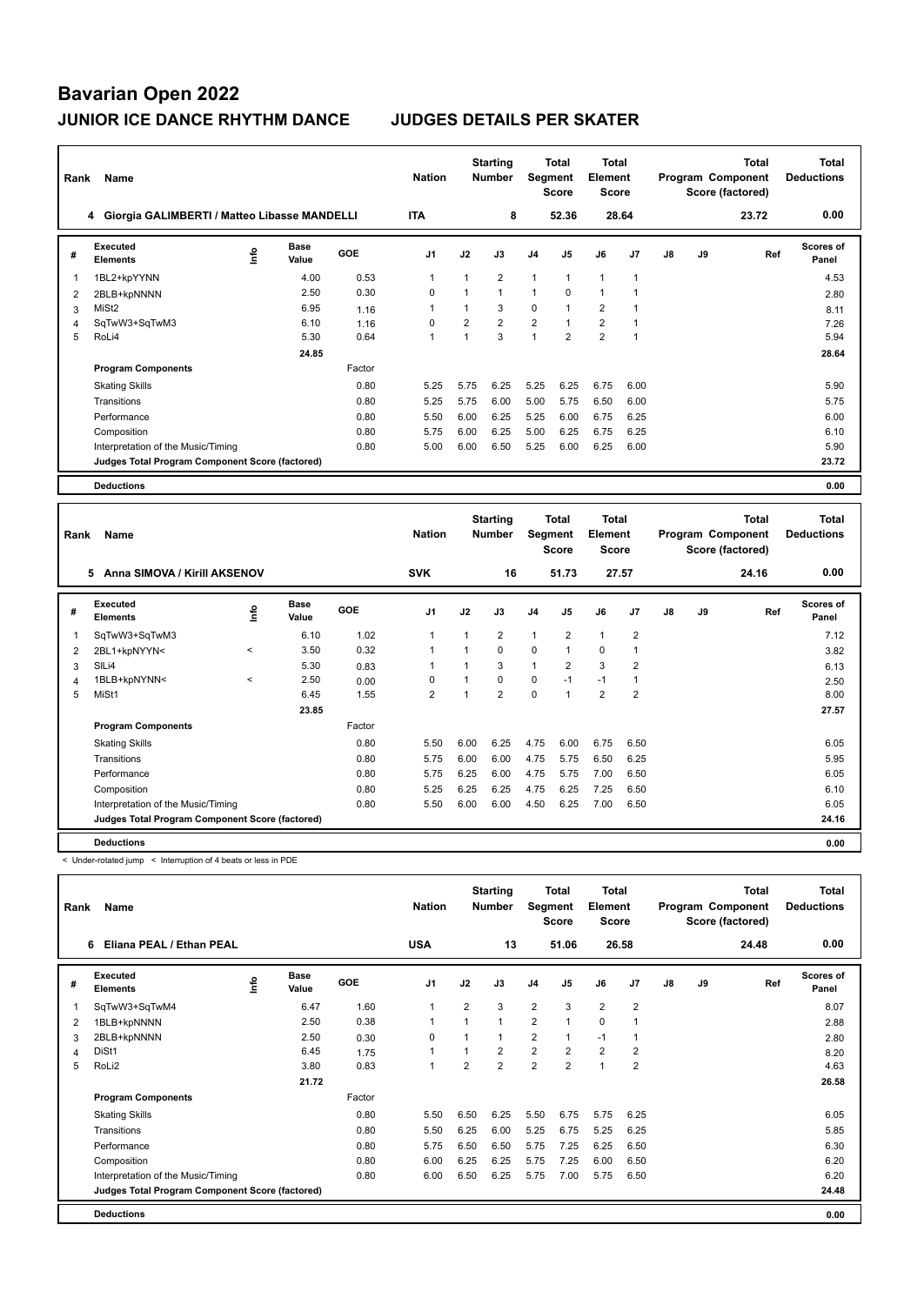| Rank           | Name                                            |      | <b>Nation</b>        |         | <b>Starting</b><br><b>Number</b> | Segment        | Total<br><b>Score</b> | <b>Total</b><br>Element<br><b>Score</b> |                         |                         | Program Component<br>Score (factored) | <b>Total</b> | <b>Total</b><br><b>Deductions</b> |              |                           |
|----------------|-------------------------------------------------|------|----------------------|---------|----------------------------------|----------------|-----------------------|-----------------------------------------|-------------------------|-------------------------|---------------------------------------|--------------|-----------------------------------|--------------|---------------------------|
|                | 7 Yulia LEBEDEVA-BITAZDE / Dmitri PARKHOMENKO   |      |                      |         | <b>GEO</b>                       |                | 15                    |                                         | 50.16                   |                         | 26.96                                 |              |                                   | 23.20        | 0.00                      |
| #              | <b>Executed</b><br><b>Elements</b>              | ۴    | Base<br>Value        | GOE     | J <sub>1</sub>                   | J2             | J3                    | J4                                      | J5                      | J6                      | J <sub>7</sub>                        | J8           | J9                                | Ref          | Scores of<br>Panel        |
| 1              | MiSt <sub>2</sub>                               |      | 6.95                 | 0.97    | $\mathbf{1}$                     | $\mathbf{1}$   | $\mathbf{1}$          | $\overline{2}$                          | 1                       | $-1$                    | $\overline{1}$                        |              |                                   |              | 7.92                      |
| 2              | SqTwW2+SqTwM3                                   |      | 5.72                 | 1.02    | $\overline{1}$                   | 1              | $\overline{2}$        | $\overline{2}$                          | $\mathbf{1}$            | $\overline{2}$          | $\overline{1}$                        |              |                                   |              | 6.74                      |
| 3              | 2BL1+kpYNNN                                     |      | 3.50                 | 0.21    | $\Omega$                         | $\Omega$       | $\mathbf{1}$          | $\mathbf{1}$                            | $\Omega$                | $-1$                    | $\overline{1}$                        |              |                                   |              | 3.71                      |
| 4              | SILi4                                           |      | 5.30                 | 0.64    | $\mathbf{1}$                     | $\mathbf 0$    | $\overline{2}$        | $\mathbf{1}$                            | $\overline{2}$          | $\mathbf{1}$            | $\overline{2}$                        |              |                                   |              | 5.94                      |
| 5              | 1BLB+kpNNNN                                     |      | 2.50                 | 0.15    | $\Omega$                         | $\Omega$       | $\mathbf{1}$          | $\mathbf{1}$                            | $\Omega$                | $-1$                    | $\overline{1}$                        |              |                                   |              | 2.65                      |
|                |                                                 |      | 23.97                |         |                                  |                |                       |                                         |                         |                         |                                       |              |                                   |              | 26.96                     |
|                | <b>Program Components</b>                       |      |                      | Factor  |                                  |                |                       |                                         |                         |                         |                                       |              |                                   |              |                           |
|                | <b>Skating Skills</b>                           |      |                      | 0.80    | 5.25                             | 5.50           | 6.25                  | 5.50                                    | 6.00                    | 5.25                    | 6.25                                  |              |                                   |              | 5.70                      |
|                | Transitions                                     |      |                      | 0.80    | 5.50                             | 5.25           | 6.25                  | 5.25                                    | 6.00                    | 5.00                    | 6.00                                  |              |                                   |              | 5.60                      |
|                | Performance                                     |      |                      | 0.80    | 5.75                             | 5.50           | 6.25                  | 5.75                                    | 6.50                    | 5.75                    | 6.25                                  |              |                                   |              | 5.95                      |
|                | Composition                                     |      |                      | 0.80    | 6.00                             | 5.25           | 6.00                  | 5.75                                    | 6.25                    | 5.50                    | 6.25                                  |              |                                   |              | 5.90                      |
|                | Interpretation of the Music/Timing              |      |                      | 0.80    | 5.75                             | 5.50           | 6.50                  | 5.75                                    | 6.25                    | 5.25                    | 6.00                                  |              |                                   |              | 5.85                      |
|                | Judges Total Program Component Score (factored) |      |                      |         |                                  |                |                       |                                         |                         |                         |                                       |              |                                   |              | 23.20                     |
|                |                                                 |      |                      |         |                                  |                |                       |                                         |                         |                         |                                       |              |                                   |              |                           |
|                | <b>Deductions</b>                               |      |                      |         |                                  |                |                       |                                         |                         |                         |                                       |              |                                   |              | 0.00                      |
|                |                                                 |      |                      |         |                                  |                |                       |                                         |                         |                         |                                       |              |                                   |              |                           |
|                |                                                 |      |                      |         |                                  |                | <b>Starting</b>       |                                         | <b>Total</b>            | <b>Total</b>            |                                       |              |                                   | <b>Total</b> | <b>Total</b>              |
| Rank           | Name                                            |      |                      |         | <b>Nation</b>                    |                | <b>Number</b>         |                                         | Segment<br><b>Score</b> | Element<br><b>Score</b> |                                       |              | Program Component                 |              | <b>Deductions</b>         |
|                |                                                 |      |                      |         |                                  |                |                       |                                         |                         |                         |                                       |              | Score (factored)                  |              |                           |
|                | 8 Louise BORDET / Thomas GIPOULOU               |      |                      |         | <b>FRA</b>                       |                | $\overline{7}$        |                                         | 49.11                   |                         | 26.55                                 |              |                                   | 23.56        | $-1.00$                   |
| #              | Executed<br><b>Elements</b>                     | ١nf٥ | <b>Base</b><br>Value | GOE     | J <sub>1</sub>                   | J2             | J3                    | J <sub>4</sub>                          | J5                      | J6                      | J <sub>7</sub>                        | J8           | J9                                | Ref          | <b>Scores of</b><br>Panel |
| 1              | 1BL2+kpYYNN                                     |      | 4.00                 | 0.32    | $\mathbf{1}$                     | 1              | $-1$                  | $\mathbf{1}$                            | $\overline{2}$          | $-1$                    | $\overline{1}$                        |              |                                   |              | 4.32                      |
| $\overline{2}$ | 2BL2+kpYYNN                                     |      | 4.00                 | 0.32    | $\overline{1}$                   | $\Omega$       | $\Omega$              | $\mathbf{1}$                            | $\mathbf{1}$            | $-1$                    | $\mathbf{1}$                          |              |                                   |              | 4.32                      |
| 3              | SqTwW1+SqTwM3                                   |      | 5.47                 | $-1.02$ | $-2$                             | $-1$           | $-1$                  | $-1$                                    | -2                      | $-1$                    | $-2$                                  |              |                                   |              | 4.45                      |
| 4              | MiSt1                                           |      | 6.45                 | 0.97    | $\mathbf{1}$                     | $\mathbf{1}$   | $\mathbf{1}$          | 0                                       | $\overline{2}$          | $\mathbf{1}$            | $\mathbf{1}$                          |              |                                   |              | 7.42                      |
| 5              | RoLi4                                           |      | 5.30                 | 0.74    | $\mathbf{1}$                     | $\overline{2}$ | $\overline{2}$        | $\mathbf{1}$                            | $\overline{2}$          | $\overline{2}$          | $\overline{1}$                        |              |                                   |              | 6.04                      |
|                |                                                 |      | 25.22                |         |                                  |                |                       |                                         |                         |                         |                                       |              |                                   |              | 26.55                     |
|                | <b>Program Components</b>                       |      |                      | Factor  |                                  |                |                       |                                         |                         |                         |                                       |              |                                   |              |                           |
|                | <b>Skating Skills</b>                           |      |                      | 0.80    | 5.50                             | 5.50           | 5.75                  | 5.00                                    | 6.75                    | 6.50                    | 6.25                                  |              |                                   |              | 5.90                      |
|                | Transitions                                     |      |                      | 0.80    | 5.75                             | 5.50           | 5.75                  | 4.75                                    | 6.50                    | 6.25                    | 6.00                                  |              |                                   |              | 5.85                      |
|                | Performance                                     |      |                      | 0.80    | 5.50                             | 5.50           | 5.25                  | 4.75                                    | 6.75                    | 6.00                    | 6.25                                  |              |                                   |              | 5.70                      |

**Deductions** Extended lifts: -1.00 **-1.00 Judges Total Program Component Score (factored) 23.56**

**Total Deductions Total Program Component Score (factored) Total Element Score Total Segment Score Starting Rank Name Nation Number # Executed Elements Base Value GOE J1 J2 J3 J4 J5 J6 J7 J8 J9 Scores of Panel** 1 5.34 -0.58 0 0 0 -1 -1 -2 -2 **Ref**  ستاد تا بعد الله عليه السلطة المسلمة المسلمة المسلمة المسلمة المسلمة المسلمة المسلمة المسلمة المسلمة المسلمة ا<br>1.76 Informats - Information - Information - Information - Information - Information - Information - Informat  **9 Lucie LAURIO / Antonin EMO FRA 18 48.24 25.16 23.08 0.00** 2 1BL1+kpYNNN 3.50 0.32 0 0 1 0 1 1 2 3.82 3 2BL1+kpYNNN 3.50 0.11 0 0 1 0 0 0 1 3.61 4 MiSt1 6.45 0.58 1 0 0 0 1 1 1 1 1 1 1 2.03 5 SlLi4 5.30 0.64 1 0 2 1 1 2 2 5.94  **24.09 25.16 Program Components**  Skating Skills 5.50 5.25 6.00 4.75 5.75 6.00 6.50 0.80 5.70 Factor Transitions 0.80 5.50 5.00 6.00 4.25 5.75 5.75 6.25 5.60 Performance 0.80 5.50 5.00 6.25 4.50 5.75 6.25 6.25 5.75 Composition 0.80 5.75 5.25 6.25 4.50 6.00 6.50 6.50 5.95 Interpretation of the Music/Timing 0.80 6.00 5.25 5.75 4.50 6.25 6.00 6.25 5.85 **Deductions 0.00 Judges Total Program Component Score (factored) 23.08**

Composition 6.00 5.50 5.75 5.75 5.75 5.75 6.50 6.50 6.50 6.00 6.00 Interpretation of the Music/Timing 0.80 5.75 5.75 5.75 5.75 5.75 6.00 7.00 6.50 6.25 6.00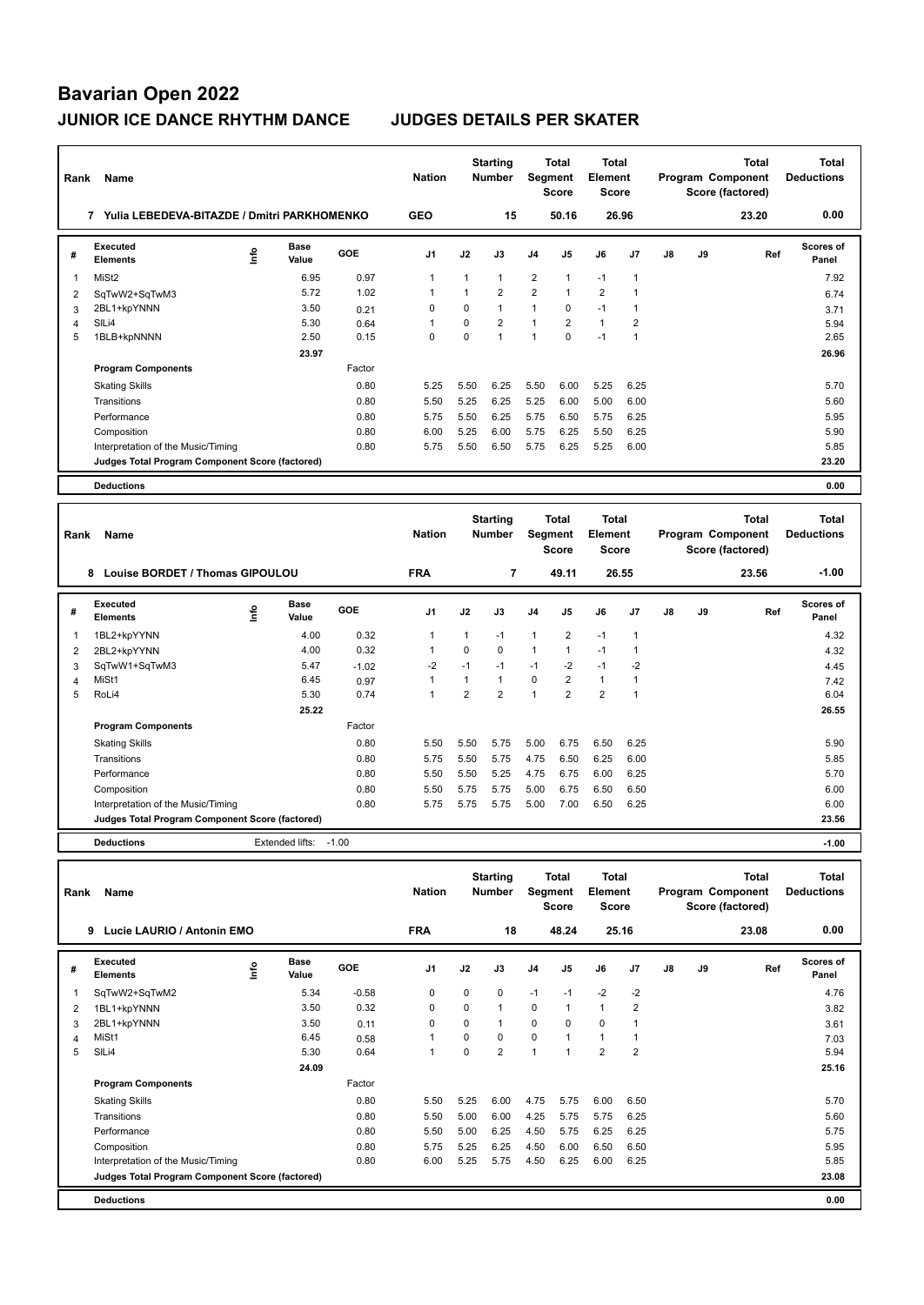| Rank           | Name<br>Karla Maria KARL / Kai HOFERICHTER      |      |                      | <b>Nation</b> |                | <b>Starting</b><br><b>Number</b> | <b>Segment</b>                   | Total<br><b>Score</b> | <b>Total</b><br>Element<br><b>Score</b> |                  |                |               | <b>Total</b><br>Program Component<br>Score (factored) | Total<br><b>Deductions</b>        |                                   |
|----------------|-------------------------------------------------|------|----------------------|---------------|----------------|----------------------------------|----------------------------------|-----------------------|-----------------------------------------|------------------|----------------|---------------|-------------------------------------------------------|-----------------------------------|-----------------------------------|
| 10             |                                                 |      |                      |               | <b>GER</b>     |                                  | 5                                |                       | 48.12                                   |                  | 25.92          |               |                                                       | 22.20                             | 0.00                              |
| #              | Executed<br><b>Elements</b>                     | ١nfo | <b>Base</b><br>Value | <b>GOE</b>    | J <sub>1</sub> | J2                               | J3                               | J <sub>4</sub>        | J <sub>5</sub>                          | J6               | J <sub>7</sub> | $\mathsf{J}8$ | J9                                                    | Ref                               | Scores of<br>Panel                |
| $\overline{1}$ | 1BL3+kpYYNY                                     |      | 4.75                 | 0.63          | $\overline{2}$ | 1                                | $\mathbf{1}$                     | $\mathbf{1}$          | $\mathbf{1}$                            | $\overline{2}$   | $\overline{1}$ |               |                                                       |                                   | 5.38                              |
| 2              | SqTwW3+SqTwM4                                   |      | 6.47                 | $-0.72$       | $-1$           | $-1$                             | $-1$                             | $-1$                  | $-3$                                    | $-1$             | $-1$           |               |                                                       |                                   | 5.75                              |
| 3              | 2BL3+kpYYYN                                     |      | 4.75                 | 0.11          | $\Omega$       | $\Omega$                         | 0                                | $\mathbf{1}$          | 0                                       | $-1$             | $\mathbf{1}$   |               |                                                       |                                   | 4.86                              |
| $\overline{4}$ | MiSt <sub>2</sub>                               |      | 6.95                 | 0.39          | $\mathbf{1}$   | 1                                | 1                                | $\mathbf 0$           | $\Omega$                                | 0                | 0              |               |                                                       |                                   | 7.34                              |
| 5              | RoLi1                                           |      | 3.05                 | $-0.46$       | $-2$           | $\Omega$                         | 0                                | $-1$                  | $-1$                                    | $-2$             | $-1$           |               |                                                       |                                   | 2.59                              |
|                |                                                 |      | 25.97                |               |                |                                  |                                  |                       |                                         |                  |                |               |                                                       |                                   | 25.92                             |
|                | <b>Program Components</b>                       |      |                      | Factor        |                |                                  |                                  |                       |                                         |                  |                |               |                                                       |                                   |                                   |
|                | <b>Skating Skills</b>                           |      |                      | 0.80          | 5.50           | 5.50                             | 5.25                             | 5.50                  | 5.75                                    | 5.75             | 5.75           |               |                                                       |                                   | 5.60                              |
|                | Transitions                                     |      |                      | 0.80          | 5.75           | 5.25                             | 5.50                             | 5.25                  | 5.50                                    | 5.25             | 5.75           |               |                                                       |                                   | 5.45                              |
|                | Performance                                     |      |                      | 0.80          | 5.50           | 5.25                             | 5.50                             | 5.25                  | 5.50                                    | 5.50             | 5.75           |               |                                                       |                                   | 5.45                              |
|                | Composition                                     |      |                      | 0.80          | 5.75           | 5.50                             | 5.25                             | 5.25                  | 5.75                                    | 5.75             | 6.25           |               |                                                       |                                   | 5.60                              |
|                | Interpretation of the Music/Timing              |      |                      | 0.80          | 5.75           | 5.50                             | 5.75                             | 5.00                  | 5.75                                    | 5.50             | 6.00           |               |                                                       |                                   | 5.65                              |
|                | Judges Total Program Component Score (factored) |      |                      |               |                |                                  |                                  |                       |                                         |                  |                |               |                                                       |                                   | 22.20                             |
|                | <b>Deductions</b>                               |      |                      |               |                |                                  |                                  |                       |                                         |                  |                |               |                                                       |                                   | 0.00                              |
|                | Daniel Manna                                    |      |                      |               | <b>Mation</b>  |                                  | <b>Starting</b><br><b>Number</b> | Gamma <sub>1</sub>    | Total                                   | Total<br>Element |                |               |                                                       | <b>Total</b><br>Drogram Component | <b>Total</b><br><b>Deductions</b> |

| Rank | Name                                            |      |                      |         | <b>Nation</b>  |                | Number         | Segment        | <b>Score</b>   | Element<br>Score |      |    |    | Program Component<br>Score (factored) | <b>Deductions</b>         |  |
|------|-------------------------------------------------|------|----------------------|---------|----------------|----------------|----------------|----------------|----------------|------------------|------|----|----|---------------------------------------|---------------------------|--|
|      | Nao KIDA / Masaya MORITA<br>11                  |      |                      |         | <b>JPN</b>     |                | 4              |                | 47.40          | 24.08            |      |    |    | 24.32                                 | $-1.00$                   |  |
| #    | Executed<br><b>Elements</b>                     | ١nf٥ | <b>Base</b><br>Value | GOE     | J <sub>1</sub> | J2             | J3             | J <sub>4</sub> | J <sub>5</sub> | J6               | J7   | J8 | J9 | Ref                                   | <b>Scores of</b><br>Panel |  |
|      | 1BL1+kpNNYN                                     |      | 3.50                 | 0.74    | 2              | $\overline{2}$ |                | 1              | $\overline{2}$ | $\mathbf{1}$     |      |    |    |                                       | 4.24                      |  |
| 2    | 2BL1+kpNNYN                                     |      | 3.50                 | 0.42    | $\mathbf 0$    |                |                | $\mathbf 0$    | $\overline{2}$ | $\mathbf{1}$     |      |    |    |                                       | 3.92                      |  |
| 3    | SILi4                                           |      | 5.30                 | 0.74    | 1              | 2              | 2              | 1              | $\overline{2}$ | $\overline{2}$   | 0    |    |    |                                       | 6.04                      |  |
| 4    | SqTwWB+SqTwM1                                   | F    | 3.22                 | $-1.45$ | -4             | $-3$           | $-2$           | $-3$           | $-3$           | $-3$             | $-3$ |    |    |                                       | 1.77                      |  |
| 5    | DiSt <sub>2</sub>                               |      | 6.95                 | 1.16    | $\overline{2}$ |                | $\overline{2}$ | $\mathbf 0$    |                | $\mathbf{1}$     |      |    |    |                                       | 8.11                      |  |
|      |                                                 |      | 22.47                |         |                |                |                |                |                |                  |      |    |    |                                       | 24.08                     |  |
|      | <b>Program Components</b>                       |      |                      | Factor  |                |                |                |                |                |                  |      |    |    |                                       |                           |  |
|      | <b>Skating Skills</b>                           |      |                      | 0.80    | 5.75           | 6.50           | 6.25           | 4.75           | 6.50           | 6.25             | 6.00 |    |    |                                       | 6.15                      |  |
|      | Transitions                                     |      |                      | 0.80    | 5.75           | 6.50           | 6.00           | 4.25           | 6.50           | 6.00             | 6.00 |    |    |                                       | 6.05                      |  |
|      | Performance                                     |      |                      | 0.80    | 5.50           | 6.25           | 6.25           | 4.25           | 6.75           | 6.00             | 5.75 |    |    |                                       | 5.95                      |  |
|      | Composition                                     |      |                      | 0.80    | 5.75           | 6.75           | 5.75           | 4.50           | 7.25           | 6.25             | 6.25 |    |    |                                       | 6.15                      |  |
|      | Interpretation of the Music/Timing              |      |                      | 0.80    | 5.75           | 6.50           | 6.25           | 4.25           | 7.00           | 6.00             | 6.00 |    |    |                                       | 6.10                      |  |
|      | Judges Total Program Component Score (factored) |      |                      |         |                |                |                |                |                |                  |      |    |    |                                       | 24.32                     |  |
|      | <b>Deductions</b>                               |      | Falls:               | $-1.00$ |                |                |                |                |                |                  |      |    |    |                                       | $-1.00$                   |  |

F Fall

| Rank | Name                                            |   | <b>Nation</b>        |         | <b>Starting</b><br><b>Number</b> | Segment  | Total<br><b>Score</b> | <b>Total</b><br>Element<br><b>Score</b> |                |          |                | <b>Total</b><br>Program Component<br>Score (factored) | <b>Total</b><br><b>Deductions</b> |       |                           |
|------|-------------------------------------------------|---|----------------------|---------|----------------------------------|----------|-----------------------|-----------------------------------------|----------------|----------|----------------|-------------------------------------------------------|-----------------------------------|-------|---------------------------|
| 12   | Anita STRAUB / Andreas STRAUB                   |   |                      |         | <b>AUT</b>                       |          | 3                     |                                         | 43.33          |          | 24.45          |                                                       |                                   | 18.88 | 0.00                      |
| #    | Executed<br><b>Elements</b>                     | ۴ | <b>Base</b><br>Value | GOE     | J <sub>1</sub>                   | J2       | J3                    | J <sub>4</sub>                          | J <sub>5</sub> | J6       | J <sub>7</sub> | J8                                                    | J9                                | Ref   | <b>Scores of</b><br>Panel |
| 1    | 2BL3+kpYYYN                                     |   | 4.75                 | 0.00    | $\Omega$                         | $\Omega$ | 0                     | $\mathbf 0$                             | $\mathbf{1}$   | $-1$     | 0              |                                                       |                                   |       | 4.75                      |
| 2    | 1BL1+kpNYNN                                     |   | 3.50                 | $-0.11$ | 0                                | $\Omega$ | $-1$                  | $\mathbf 0$                             | 0              | $-2$     | 0              |                                                       |                                   |       | 3.39                      |
| 3    | SqTwW3+SqTwM3                                   |   | 6.10                 | $-1.16$ | $-1$                             | $-2$     | $-2$                  | $-1$                                    | $-1$           | $-2$     | $-2$           |                                                       |                                   |       | 4.94                      |
| 4    | RoLi3                                           |   | 4.55                 | 0.37    | 0                                | 1        | $\mathbf{1}$          | $\mathbf{1}$                            | $\mathbf{1}$   | $\Omega$ | $\overline{1}$ |                                                       |                                   |       | 4.92                      |
| 5    | MiSt1                                           |   | 6.45                 | 0.00    | $\Omega$                         | $\Omega$ | $\Omega$              | $\Omega$                                | 1              | $-1$     | $\Omega$       |                                                       |                                   |       | 6.45                      |
|      |                                                 |   | 25.35                |         |                                  |          |                       |                                         |                |          |                |                                                       |                                   |       | 24.45                     |
|      | <b>Program Components</b>                       |   |                      | Factor  |                                  |          |                       |                                         |                |          |                |                                                       |                                   |       |                           |
|      | <b>Skating Skills</b>                           |   |                      | 0.80    | 4.75                             | 4.25     | 4.50                  | 4.50                                    | 5.50           | 4.75     | 5.00           |                                                       |                                   |       | 4.70                      |
|      | Transitions                                     |   |                      | 0.80    | 4.50                             | 4.00     | 4.00                  | 4.25                                    | 5.50           | 4.50     | 5.00           |                                                       |                                   |       | 4.45                      |
|      | Performance                                     |   |                      | 0.80    | 4.50                             | 4.25     | 4.00                  | 4.75                                    | 5.75           | 4.75     | 5.25           |                                                       |                                   |       | 4.70                      |
|      | Composition                                     |   |                      | 0.80    | 5.00                             | 4.25     | 4.50                  | 4.75                                    | 6.00           | 5.00     | 5.25           |                                                       |                                   |       | 4.90                      |
|      | Interpretation of the Music/Timing              |   |                      | 0.80    | 4.75                             | 4.25     | 4.25                  | 4.50                                    | 6.00           | 5.25     | 5.50           |                                                       |                                   |       | 4.85                      |
|      | Judges Total Program Component Score (factored) |   |                      |         |                                  |          |                       |                                         |                |          |                |                                                       |                                   |       | 18.88                     |
|      | <b>Deductions</b>                               |   |                      |         |                                  |          |                       |                                         |                |          |                |                                                       |                                   |       | 0.00                      |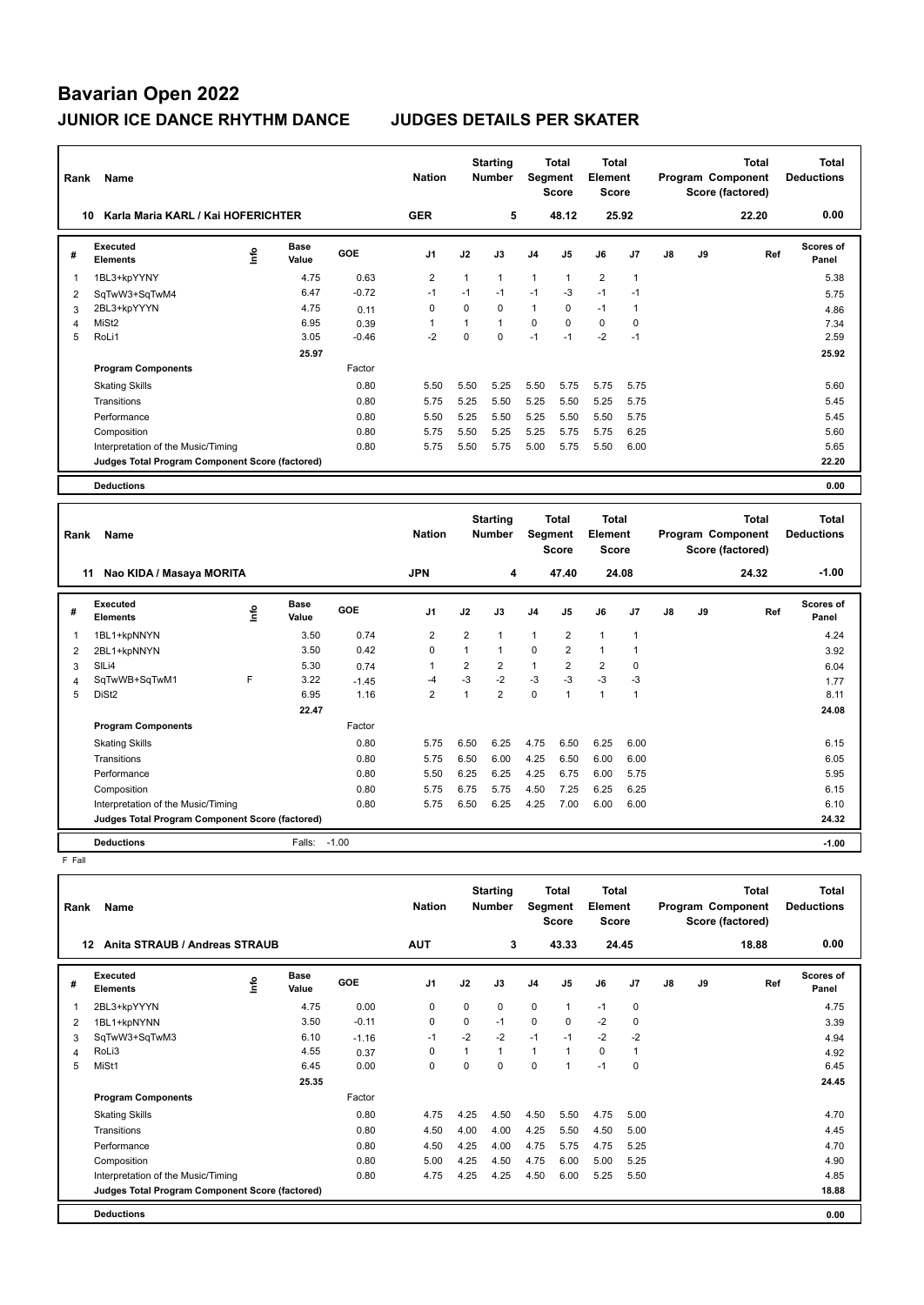| Rank | Name                                            |              |                      |            | <b>Nation</b>  |          | <b>Starting</b><br><b>Number</b> | Segment        | <b>Total</b><br><b>Score</b> | <b>Total</b><br>Element<br><b>Score</b> |                |    |    | <b>Total</b><br>Program Component<br>Score (factored) | <b>Total</b><br><b>Deductions</b> |
|------|-------------------------------------------------|--------------|----------------------|------------|----------------|----------|----------------------------------|----------------|------------------------------|-----------------------------------------|----------------|----|----|-------------------------------------------------------|-----------------------------------|
| 13   | Eliska ZAKOVA / Filip MENCL                     |              |                      |            | <b>CZE</b>     |          | 10                               |                | 43.32                        |                                         | 24.08          |    |    | 19.24                                                 | 0.00                              |
| #    | Executed<br><b>Elements</b>                     | ۴٥           | <b>Base</b><br>Value | <b>GOE</b> | J <sub>1</sub> | J2       | J3                               | J <sub>4</sub> | J <sub>5</sub>               | J6                                      | J <sub>7</sub> | J8 | J9 | Ref                                                   | Scores of<br>Panel                |
| 1    | SqTwW4+SqTwM4                                   |              | 6.84                 | 0.00       | $\mathbf 0$    | 1        | $\mathbf{1}$                     | $\mathbf 0$    | $-1$                         | $\mathbf 0$                             | $-2$           |    |    |                                                       | 6.84                              |
| 2    | 1BL1+kpYYNN<                                    | $\checkmark$ | 3.50                 | $-0.32$    | 0              |          | $-1$                             | $-1$           | 0                            | $-1$                                    | $-1$           |    |    |                                                       | 3.18                              |
| 3    | SILi4                                           |              | 5.30                 | 0.00       | 0              | $\Omega$ | $\Omega$                         | $-1$           | $\mathbf{1}$                 | $\mathbf 0$                             | $\mathbf 0$    |    |    |                                                       | 5.30                              |
| 4    | 2BLB+kpYNNN<                                    | $\prec$      | 2.50                 | $-0.30$    | 0              | 0        | $-1$                             | $-1$           | $-1$                         | $-1$                                    | $-1$           |    |    |                                                       | 2.20                              |
| 5    | MiSt <sub>2</sub>                               |              | 6.95                 | $-0.39$    | 0              | $\Omega$ | $\Omega$                         | $-1$           | $\Omega$                     | $-1$                                    | $-1$           |    |    |                                                       | 6.56                              |
|      |                                                 |              | 25.09                |            |                |          |                                  |                |                              |                                         |                |    |    |                                                       | 24.08                             |
|      | <b>Program Components</b>                       |              |                      | Factor     |                |          |                                  |                |                              |                                         |                |    |    |                                                       |                                   |
|      | <b>Skating Skills</b>                           |              |                      | 0.80       | 4.50           | 5.25     | 5.25                             | 4.25           | 5.25                         | 5.25                                    | 4.75           |    |    |                                                       | 5.00                              |
|      | Transitions                                     |              |                      | 0.80       | 4.25           | 5.25     | 5.00                             | 4.00           | 5.00                         | 4.75                                    | 4.50           |    |    |                                                       | 4.70                              |
|      | Performance                                     |              |                      | 0.80       | 4.00           | 5.25     | 5.00                             | 4.25           | 5.00                         | 4.75                                    | 4.25           |    |    |                                                       | 4.65                              |
|      | Composition                                     |              |                      | 0.80       | 4.50           | 5.50     | 5.25                             | 4.00           | 5.50                         | 5.00                                    | 4.75           |    |    |                                                       | 5.00                              |
|      | Interpretation of the Music/Timing              |              |                      | 0.80       | 4.25           | 5.25     | 4.75                             | 4.00           | 5.25                         | 4.50                                    | 4.75           |    |    |                                                       | 4.70                              |
|      | Judges Total Program Component Score (factored) |              |                      |            |                |          |                                  |                |                              |                                         |                |    |    |                                                       | 19.24                             |
|      | <b>Deductions</b>                               |              |                      |            |                |          |                                  |                |                              |                                         |                |    |    |                                                       | 0.00                              |
|      | Music requirements violation:                   |              | $(1$ of 8)           |            |                |          |                                  |                |                              |                                         |                |    |    |                                                       |                                   |

< Under-rotated jump < Interruption of 4 beats or less in PDE

| Rank | Name                                            |   | <b>Nation</b>        |         | <b>Starting</b><br><b>Number</b> | <b>Segment</b> | Total<br><b>Score</b> | <b>Total</b><br>Element<br><b>Score</b> |                |      |                | <b>Total</b><br>Program Component<br>Score (factored) | <b>Total</b><br><b>Deductions</b> |       |                           |
|------|-------------------------------------------------|---|----------------------|---------|----------------------------------|----------------|-----------------------|-----------------------------------------|----------------|------|----------------|-------------------------------------------------------|-----------------------------------|-------|---------------------------|
|      | Janne KUMMER / Erik KUMMER<br>14                |   |                      |         | <b>GER</b>                       |                | 6                     |                                         | 32.06          |      | 17.70          |                                                       |                                   | 14.36 | 0.00                      |
| #    | <b>Executed</b><br><b>Elements</b>              | 을 | <b>Base</b><br>Value | GOE     | J <sub>1</sub>                   | J2             | J3                    | J <sub>4</sub>                          | J <sub>5</sub> | J6   | J <sub>7</sub> | $\mathsf{J}8$                                         | J9                                | Ref   | <b>Scores of</b><br>Panel |
| 1    | 2BLB+kpNNNN                                     |   | 2.50                 | $-0.30$ | 0                                | $-1$           | 0                     | $-2$                                    | $-1$           | $-1$ | $-1$           |                                                       |                                   |       | 2.20                      |
| 2    | CuLi3                                           |   | 4.55                 | 0.09    | 1                                | 0              | $\mathbf{1}$          | $\mathbf 0$                             | 0              | 0    | $\mathbf 0$    |                                                       |                                   |       | 4.64                      |
| 3    | 1BLB+kpNNNN                                     |   | 2.50                 | $-0.45$ | $-1$                             | $-1$           | 0                     | $-1$                                    | $-2$           | $-2$ | $-1$           |                                                       |                                   |       | 2.05                      |
| 4    | SqTwW3+SqTwM1                                   |   | 5.47                 | $-1.75$ | $-2$                             | $-2$           | $-2$                  | $-2$                                    | $-3$           | $-3$ | $-4$           |                                                       |                                   |       | 3.72                      |
| 5    | MiSt1                                           |   | 6.45                 | $-1.36$ | $-1$                             | 0              | 0                     | $-2$                                    | $-2$           | $-2$ | $-2$           |                                                       |                                   |       | 5.09                      |
|      |                                                 |   | 21.47                |         |                                  |                |                       |                                         |                |      |                |                                                       |                                   |       | 17.70                     |
|      | <b>Program Components</b>                       |   |                      | Factor  |                                  |                |                       |                                         |                |      |                |                                                       |                                   |       |                           |
|      | <b>Skating Skills</b>                           |   |                      | 0.80    | 3.25                             | 3.75           | 4.00                  | 3.25                                    | 3.25           | 4.50 | 3.75           |                                                       |                                   |       | 3.60                      |
|      | Transitions                                     |   |                      | 0.80    | 3.50                             | 3.50           | 3.75                  | 3.00                                    | 3.00           | 4.00 | 3.75           |                                                       |                                   |       | 3.50                      |
|      | Performance                                     |   |                      | 0.80    | 3.75                             | 3.50           | 4.00                  | 3.00                                    | 3.00           | 4.00 | 3.75           |                                                       |                                   |       | 3.60                      |
|      | Composition                                     |   |                      | 0.80    | 3.25                             | 3.75           | 4.25                  | 3.25                                    | 3.50           | 4.25 | 4.00           |                                                       |                                   |       | 3.75                      |
|      | Interpretation of the Music/Timing              |   |                      | 0.80    | 3.25                             | 3.50           | 3.75                  | 2.75                                    | 3.25           | 3.75 | 4.00           |                                                       |                                   |       | 3.50                      |
|      | Judges Total Program Component Score (factored) |   |                      |         |                                  |                |                       |                                         |                |      |                |                                                       |                                   |       | 14.36                     |
|      | <b>Deductions</b>                               |   |                      |         |                                  |                |                       |                                         |                |      |                |                                                       |                                   |       | 0.00                      |

| Name<br>Rank |                                                 |      |                      |         | <b>Nation</b>  |          | <b>Starting</b><br><b>Number</b> | Total<br>Segment<br><b>Score</b> |                | Total<br>Element<br><b>Score</b> |                | <b>Total</b><br>Program Component<br>Score (factored) |    |       | Total<br><b>Deductions</b> |
|--------------|-------------------------------------------------|------|----------------------|---------|----------------|----------|----------------------------------|----------------------------------|----------------|----------------------------------|----------------|-------------------------------------------------------|----|-------|----------------------------|
|              | Hilda TAYLOR / Urho REINA<br>15                 |      |                      |         | <b>FIN</b>     |          | 1                                |                                  | 31.13          |                                  | 17.85          |                                                       |    | 13.28 | 0.00                       |
| #            | Executed<br><b>Elements</b>                     | lnfo | <b>Base</b><br>Value | GOE     | J <sub>1</sub> | J2       | J3                               | J <sub>4</sub>                   | J <sub>5</sub> | J6                               | J <sub>7</sub> | J8                                                    | J9 | Ref   | Scores of<br>Panel         |
| 1            | 2BLB+kpNNNN                                     |      | 2.50                 | $-0.75$ | $-2$           | $-2$     | $-1$                             | $-2$                             | $-2$           | $-3$                             | $-2$           |                                                       |    |       | 1.75                       |
| 2            | 1BLB+kpNNNN                                     |      | 2.50                 | $-0.83$ | $-2$           | $-1$     | $-1$                             | $-3$                             | $-3$           | $-3$                             | $-2$           |                                                       |    |       | 1.67                       |
| 3            | SIL <sub>i3</sub>                               |      | 4.55                 | 0.09    | 0              | 0        | $\mathbf{1}$                     | 0                                | 1              | 0                                | $\mathbf 0$    |                                                       |    |       | 4.64                       |
| 4            | SqTwW3+SqTwM2                                   |      | 5.72                 | $-1.02$ | $-2$           | $-1$     | $-1$                             | $-1$                             | $-1$           | $-2$                             | $-2$           |                                                       |    |       | 4.70                       |
| 5            | MiSt1                                           |      | 6.45                 | $-1.36$ | $-1$           | $\Omega$ | $\Omega$                         | $-2$                             | $-2$           | $-2$                             | $-2$           |                                                       |    |       | 5.09                       |
|              |                                                 |      | 21.72                |         |                |          |                                  |                                  |                |                                  |                |                                                       |    |       | 17.85                      |
|              | <b>Program Components</b>                       |      |                      | Factor  |                |          |                                  |                                  |                |                                  |                |                                                       |    |       |                            |
|              | <b>Skating Skills</b>                           |      |                      | 0.80    | 3.50           | 3.50     | 3.00                             | 3.75                             | 4.00           | 3.00                             | 3.00           |                                                       |    |       | 3.35                       |
|              | Transitions                                     |      |                      | 0.80    | 3.00           | 3.00     | 3.25                             | 3.50                             | 3.75           | 3.00                             | 3.25           |                                                       |    |       | 3.20                       |
|              | Performance                                     |      |                      | 0.80    | 3.75           | 3.25     | 3.00                             | 3.50                             | 3.50           | 3.25                             | 3.00           |                                                       |    |       | 3.30                       |
|              | Composition                                     |      |                      | 0.80    | 3.50           | 3.25     | 3.25                             | 3.75                             | 4.00           | 3.50                             | 3.50           |                                                       |    |       | 3.50                       |
|              | Interpretation of the Music/Timing              |      |                      | 0.80    | 3.25           | 3.00     | 3.25                             | 3.50                             | 4.25           | 3.00                             | 3.25           |                                                       |    |       | 3.25                       |
|              | Judges Total Program Component Score (factored) |      |                      |         |                |          |                                  |                                  |                |                                  |                |                                                       |    |       | 13.28                      |
|              | <b>Deductions</b>                               |      |                      |         |                |          |                                  |                                  |                |                                  |                |                                                       |    |       | 0.00                       |